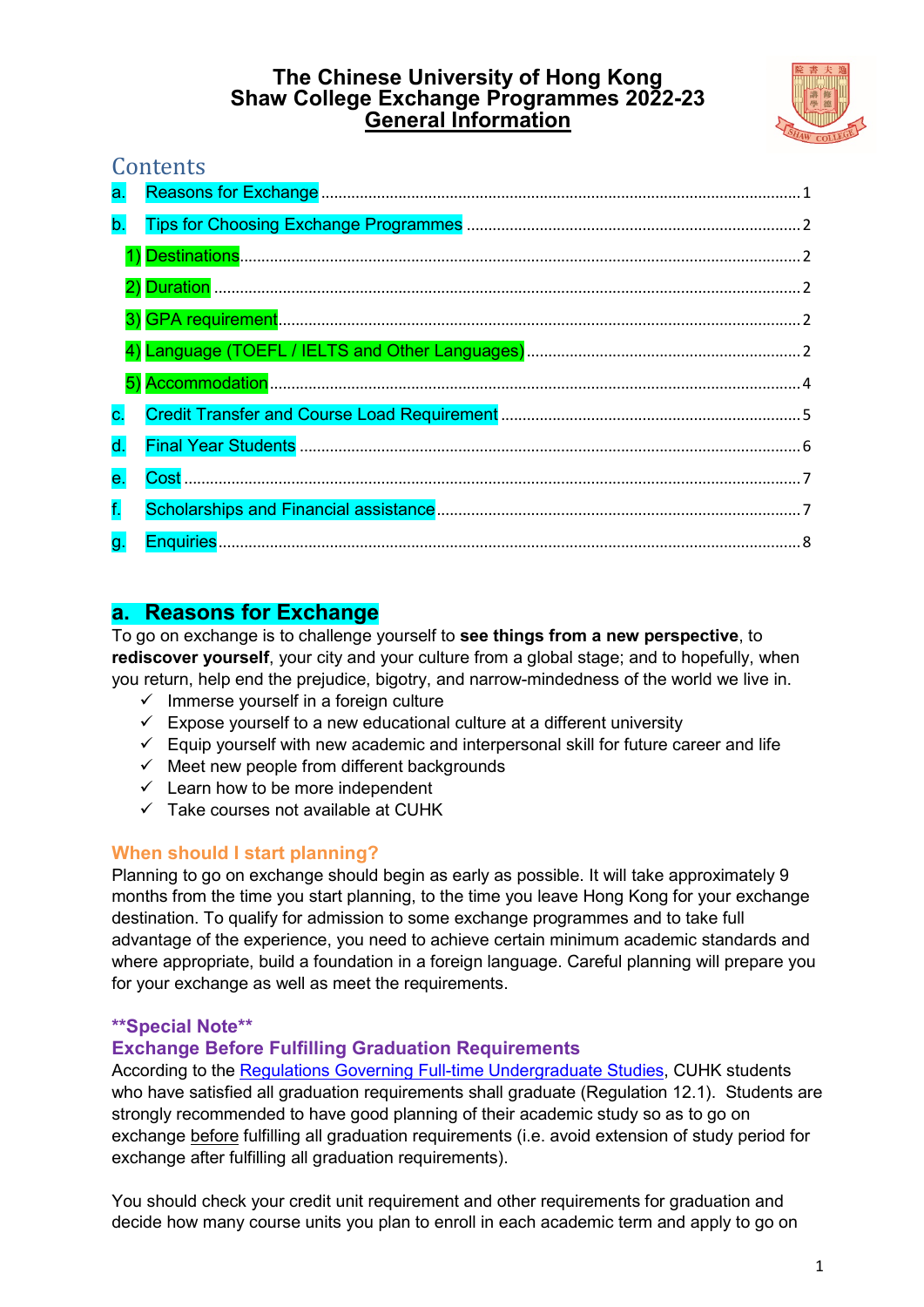exchange before the course unit requirement is fulfilled. Check [Regulation 5.1 of the](http://rgsntl.rgs.cuhk.edu.hk/aqs_prd_applx/Public/Handbook/Default.aspx?id=1543&tv=T&lang=en)  [Regulations Governing Full-time Undergraduate Studies](http://rgsntl.rgs.cuhk.edu.hk/aqs_prd_applx/Public/Handbook/Default.aspx?id=1543&tv=T&lang=en) for course unit requirement of your study.

# <span id="page-1-0"></span>**b. Tips for Choosing Exchange Programmes**

### **\*\*Special Note\*\***

- With international student exchanges being severely impacted by health and safety issues since the 2019-20 academic year, the number of outgoing exchange programmes and places available for the 2022-23 academic year will be reduced. Some programmes available previously may not be offered in 2022-23.
- The preliminary list of exchange programmes and associated places will not be available until early January 2022. When applying, you should list your preferred exchange destination(s) in the [Online Application Form \(Part I\).](https://cloud.itsc.cuhk.edu.hk/webform/view.php?id=13640156) You will be allowed to review the most up-to-date exchange programme list and revise their programme choice in early January 2022.
- The list of exchange programmes and respective admission requirements are for reference only.

Please click [HERE](https://www.shaw.cuhk.edu.hk/sites/default/files/share/editor_upload/exchange/2022-23/Admission%20Requirement_students_reference_2022-23.pdf) for details of the admission requirements of the exchange programmes. (For reference only)

\*\*Words in Figure 1 refer to columns of admission requirements of the exchange programmes.\*\*

# <span id="page-1-1"></span>**1) Destinations**

You should read carefully the Remarks and Available Discipline of the exchange programmes. Some programmes are NOT open to / ONLY open to students of certain disciplines. You also need to pay special attention to the medium of instruction of the courses.

You may check the ranking of various universities in a particular subject here: <https://www.topuniversities.com/subject-rankings/2021> (For reference only)

## <span id="page-1-2"></span>**2) Duration**

You have to decide how long will you go on exchange. The duration of exchange period varies among programmes. You may check the Available Programme Duration of the exchange programmes.

Besides, teaching terms of exchange programmes may be different from CUHK. Please scroll through the website of the universities for details.

## <span id="page-1-3"></span>**3) GPA requirement**

Most exchange programmes have set the minimum GPA requirement for students. Most programmes in Europe and the United States require students to have at least 3.0 GPA on a 4.0 GPA scale, while the GPA requirements of Japanese and Korean universities are generally lower.

Please ensure that your cumulative GPA (with NO ROUNDING) fulfills the Required Cumulative GPA of the exchange programmes that you are interested in.

# <span id="page-1-4"></span>**4) Language (TOEFL / IELTS and Other Languages)**

Remember to check if the programme you are interested in has any non-English language requirements. Most programmes do not require you to know a language besides English. Universities often require you to submit an official document based on a language test, certifying your language level when you apply. You may check the Required non-English Language Proficiency of the exchange programmes.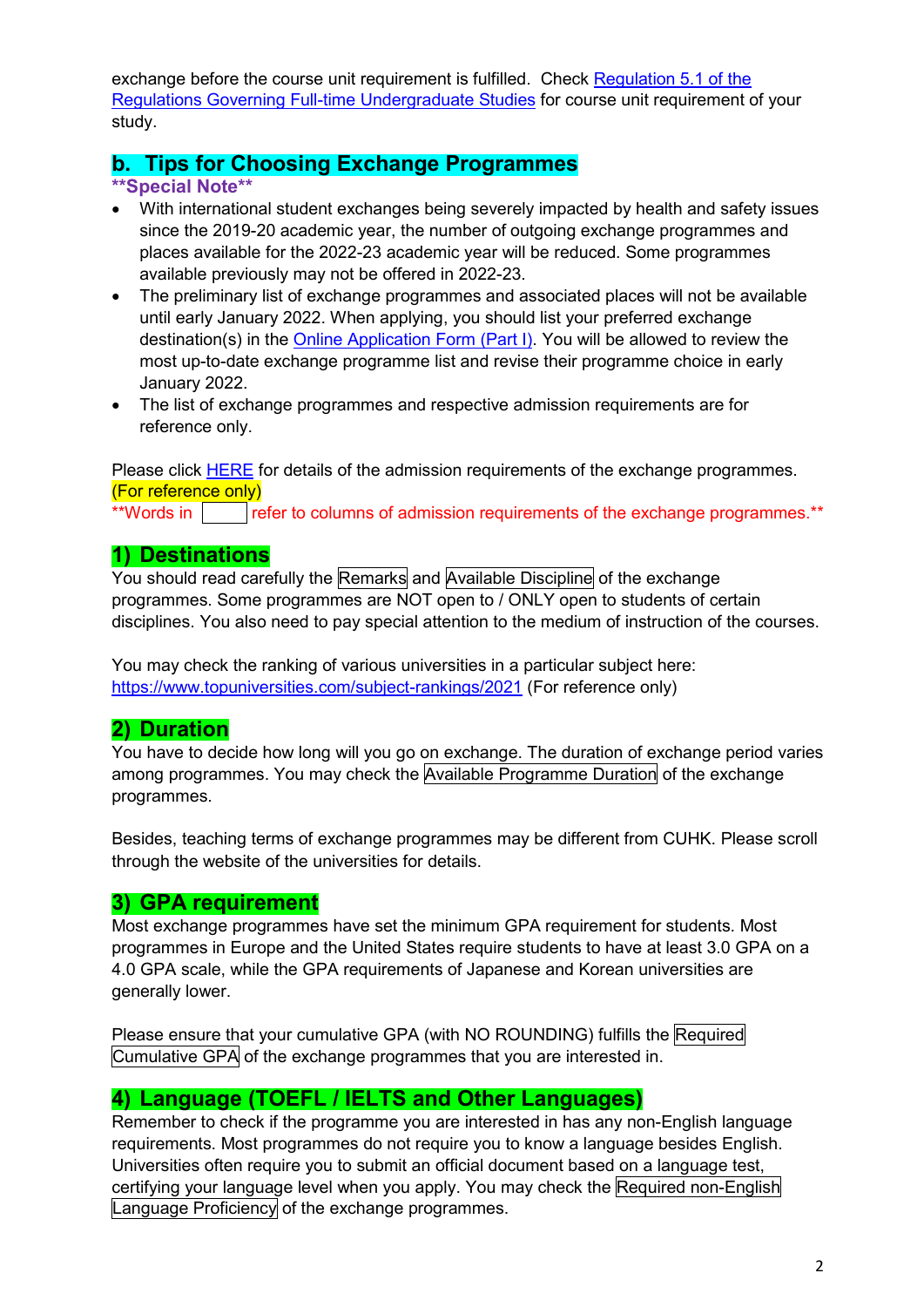# **English Language Proficiency Test (TOEFL / IELTS)**

**Most Exchange Programmes** require applicants to provide a valid TOEFL/ IELTS score by a specific deadline. Please check the Minimum requirement of TOEFL score (Internet-based) and Minimum requirement of IELTS score of exchange programmes. If you are interested in one of these programmes, you are strongly advised to take a TOEFL/IELTS test **as early as possible** and submit a copy of your TOEFL/ IELTS test report to Information Counter, LG1, Wen Lan Tang, Shaw College no later than 5pm, 6 Jan 2021 (Thu). Otherwise, you will NOT be considered as an eligible applicant. In this connection, your immediate action of registering and sitting in a TOEFL/ IELTS test is required.

Please ensure that you have inputted the correct information and uploaded a clear image of your TOEFL or IELTS test score report to the online application form (Part I). Your full name, test date and score should be clearly shown on the report; missing or incorrect information will affect your eligibility.

### **What is a valid TOEFL or IELTS score?**

Your TOEFL/IELTS score is valid only if your score report is issued for no more than 2 years when you submit your admission application. TOEFL/IELTS scores resulted from tests on or after 1 September 2020 are valid for the application for 2022-23 exchange programmes.

### **Should I take TOEFL or IELTS test?**

You should check the particular English language requirements of your interested programmes before you register for either one of the tests. Some programmes ONLY accept either TOEFL or IELTS test. Please make sure that you have taken the right test.

Even if you are interested in a programme that does not require a TOEFL or IELTS score, you should still sit a TOEFL or IELTS test as soon as possible if your preferred programme has English-proficiency requirements, which usually means a valid TOEFL or IELTS score.

**If you are a student and apply to an Australian university, you must meet the English Language Test requirement for obtaining an Australian student visa** (See <https://www.homeaffairs.gov.au/trav/stud> for details).

**Students who wish to go to United Kingdom for exchange are recommended to sit for IELTS (UKVI Academic) test, to fulfill UK (Tier 4) student visa requirement**. Further information on the approved test can be referred to the British Council Hong Kong website <https://ielts.britishcouncil.org.hk/iorps/html/registration/selectExamTypeServlet.do?vEngine=> and the UK Visas and Immigration website [https://www.gov.uk/tier-4-general-visa.](https://www.gov.uk/tier-4-general-visa) This document will be updated from time to time to reflect relevant change(s) to the individual programme's IELTS requirements.

More about TOEFL: <http://www.hkeaa.edu.hk/tc/ipe/toefl/>

More about IELTS: <http://www.ielts.org/>

### **Foreign language requirement (e.g. French and German, etc.)**

Some universities offered a limited amount of courses taught in English, thus it is necessary for the students to have adequate language proficiency BEFORE they submit the choice to Shaw College.

If you would like to select an exchange programme that requires proficiency in other languages, such as German – Intermediate or Spanish – Intermediate, you **must** indicate in your online application form (Part I) that you have the level of proficiency at least one level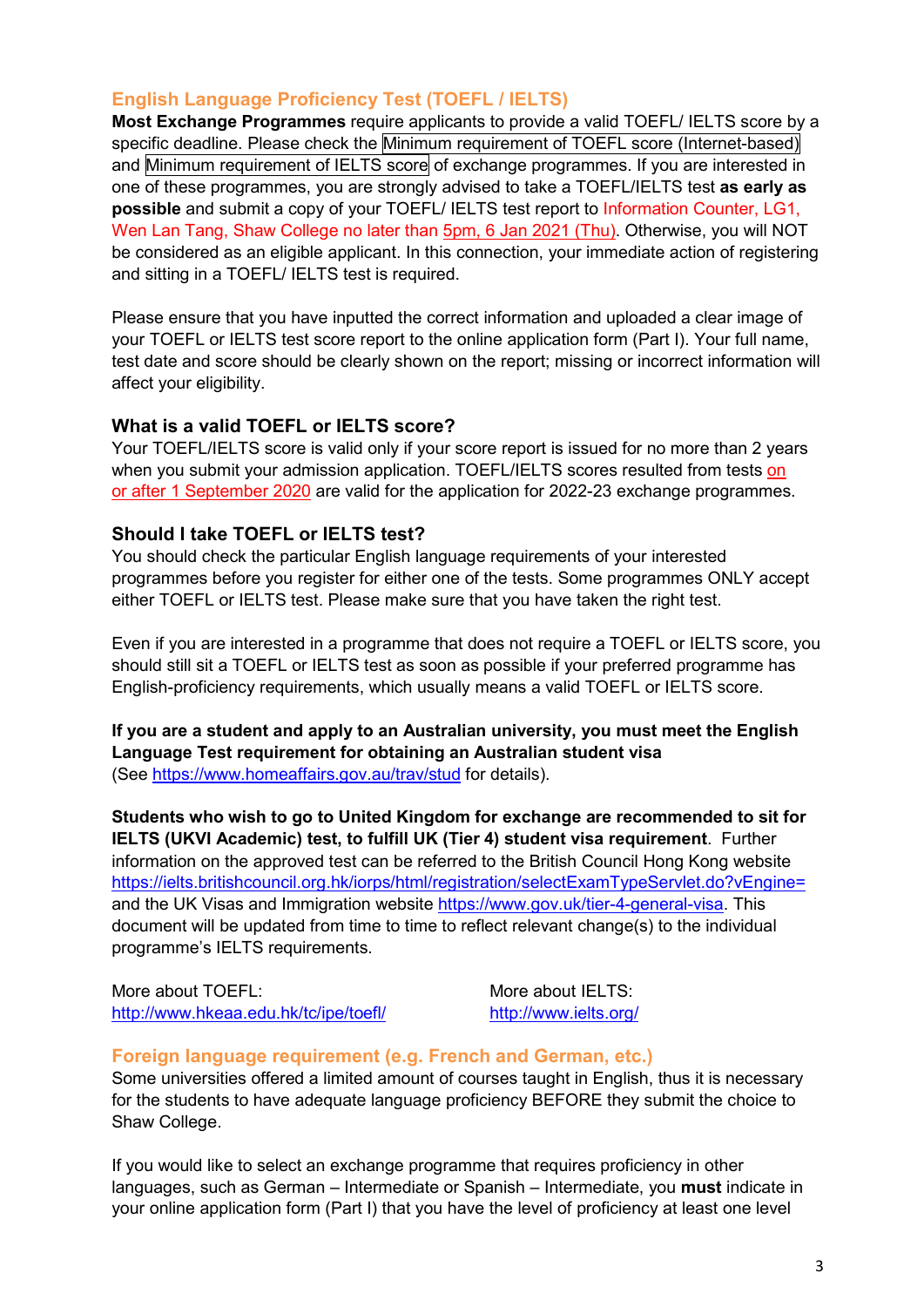lower than the specified requirement (e.g. if the requirement is German – Intermediate, you must indicate that you have the proficiency of elementary German). Otherwise, you will not be considered for that particular exchange programme.

If you have not taken a language test (for French, German, Spanish, Japanese, etc.), please consult your language teacher regarding your level of proficiency. Please note that Shaw College or the Office of Academic Links will not certify your language proficiency under these circumstances.

Your level of language proficiency is often related to the number of hours you have spent learning the language, so students should pay attention to the details of the lessons they have attended rather than their titles. For example, immediate level courses at CUHK are not equivalent to CEFR B1-B2. Please consult your language teacher for further guidance. For more information about European languages, please refer to the Common European Framework of Reference for Languages.

| Language<br><b>Proficiency</b> | <b>CEFR</b><br><b>Levels</b> | <b>Equivalent</b><br>courses at<br><b>CUHK</b> | <b>No. of Tuition</b><br><b>Hours of</b><br><b>CUHK Courses</b> | <b>Estimated No. of Tuition</b><br><b>Hours Equivalent to the</b><br><b>CEFR Scale</b> |
|--------------------------------|------------------------------|------------------------------------------------|-----------------------------------------------------------------|----------------------------------------------------------------------------------------|
| Elementary                     | A2.1                         | Language IV                                    | 168                                                             | 150                                                                                    |
|                                | A2.2                         | Language V                                     | 210                                                             |                                                                                        |
|                                | A2.3                         | Language VI                                    | 252                                                             | 180-200                                                                                |
| Intermediate                   | B1                           |                                                |                                                                 | 300-400                                                                                |
|                                | <b>B2</b>                    |                                                |                                                                 | 500-600                                                                                |
| Advanced                       | C1                           |                                                |                                                                 | 700-800                                                                                |
|                                | C <sub>2</sub>               |                                                |                                                                 | 1000-2000                                                                              |

#### **FOR REFERENCE ONLY**

### **French/German/Italian/Spanish courses at CUHK**

By the time students participate in the exchange programme, they should have completed:

at least 200 hours = A2 at least 300 hours = B1 at least 500 hours = B2

at least  $700$  hours =  $C1$ 

at least  $1000$  hours =  $C2$ 

**Note: For non-English language requirements, students must have the proficiency level which is at least one level lower than the specified requirement. (e.g. if the requirement is German – Intermediate, you MUST indicate you have the proficiency of elementary German.)**

## <span id="page-3-0"></span>**5) Accommodation**

Most partner universities provide on-campus accommodation to exchange students. You need to pay either CUHK hostel fee or housing fee at the host university. Some programmes provide only off-campus accommodation, but the host universities usually assist students in finding off-campus accommodation. Please check Remarks for details.

### **Community housing**

Many students will share room or apartment with other international students off campus during their exchange period.

Renting an apartment abroad can be a real challenge. You should be prepared to spend abundant time in looking for a suitable apartment as well as a roommate. Check all the items on the rental contract before you sign it or pay the deposit. Some landlords may request you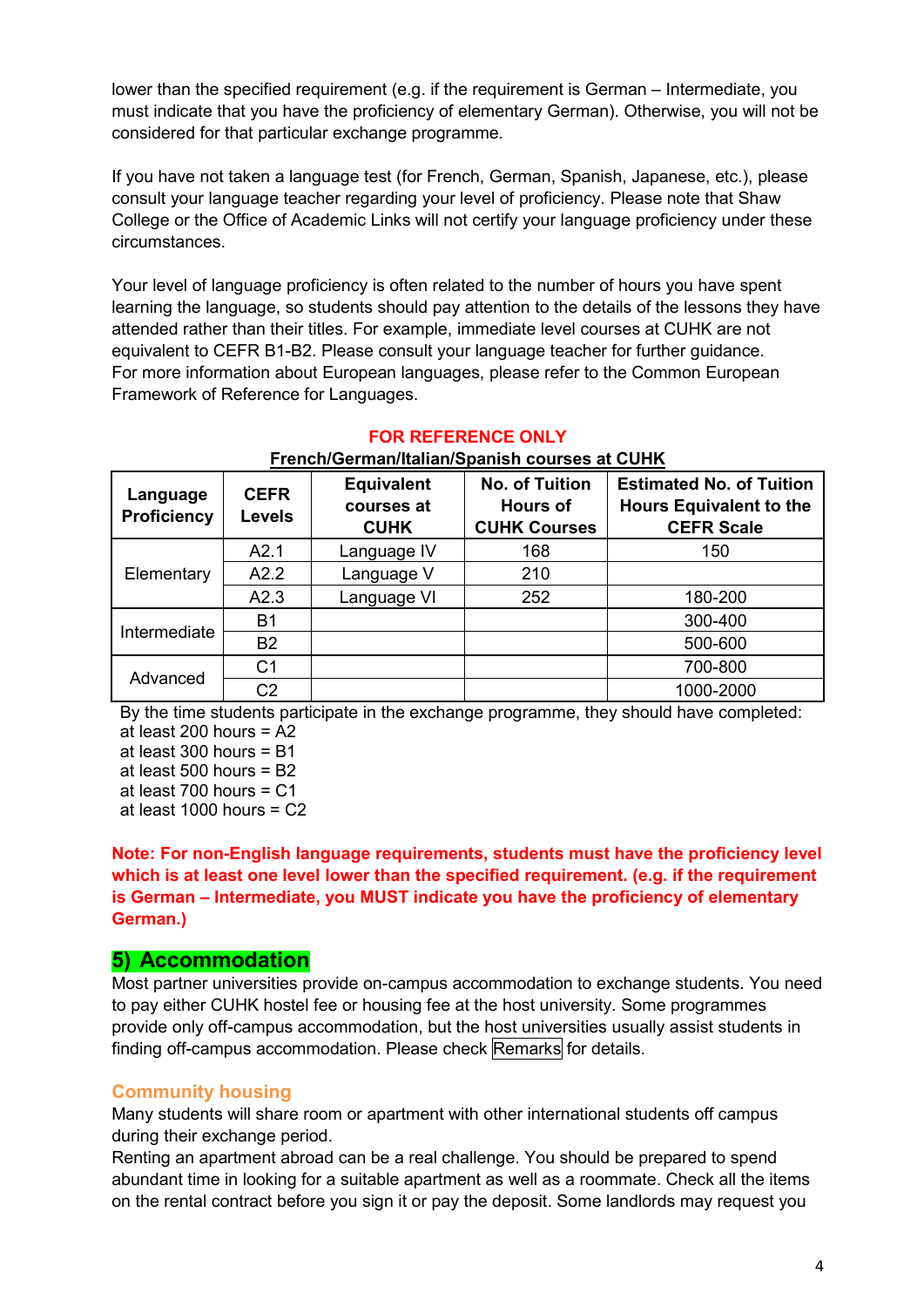to provide rental references and financial proofs. Check if utilities such as gas, electricity, water and trash will be included in the monthly rental, and that they are functioning properly before you move in.

### **On-campus housing**

Some universities offer special housing for international and local students to experience cross-cultural interactions. Check the details about the hostel applications and all other information on the housing website or the information prepared by your host university.

Some of the hostels will close down during the term break. Remember to arrange short term accommodation or other plans during this period or else you will be living nowhere. Make sure that you have confirmed your accommodation with the host institution or other relevant agencies. If you have not received any information or confirmation before departure, you should contact them and confirm the status immediately.

In case you are not offered a campus residence hostel nor secured a rental apartment prior to your arrival, you need to plan to arrive one to two weeks earlier to settle the accommodation arrangement.

## <span id="page-4-0"></span>**c. Credit Transfer and Course Load Requirement**

#### **Can I take the courses not in my major during exchange?**

You are not limited to courses in your major, but you will have to meet the course requirements, e.g. pre-requisites, in order to get in the courses. You are encouraged to enrich your knowledge on different aspects through the exchange, but it is important for you to consult relevant departments before taking the courses if you wish to transfer the credits back to CUHK.

#### **How many units of course should I take during exchange?**

As an undergraduate student, you must enroll in and pass a required number of courses when they are on exchange. The minimum requirement is nine (9) units and passing at least six (6) of them per term or the equivalent, except for summer exchanges. Failure to comply with the aforementioned requirements may lead to complications in graduation and/or receiving full repayment of any financial support under the CUHK Student Exchange Financial Aid and Scholarship Scheme (FASS).

#### **How do I get credit from exchange study?**

Academically, you should approach relevant CUHK academic departments which have full autonomy to determine which courses taken abroad could transfer credits to CUHK. You are recommended to approach relevant departments for preliminary assessment on course and unit exemption of particular courses.

Administratively, you should contact the Registration & Examinations Section at CUHK for instructions on transferring credits. Before you return to Hong Kong from your exchange, you should ask the host university for an official transcript to be sent directly to the Office of Academic Links in a sealed envelope.

#### **Can I go on exchange at any point during my studies at CUHK?**

Undergraduate students should go on exchange in their second or third or fourth (if applicable) year within their normative study period at CUHK. Most students choose to go after their second year at CUHK. If you are a final year student, please refer to [d. Final Year](#page-5-0)  [Students](#page-5-0) for details.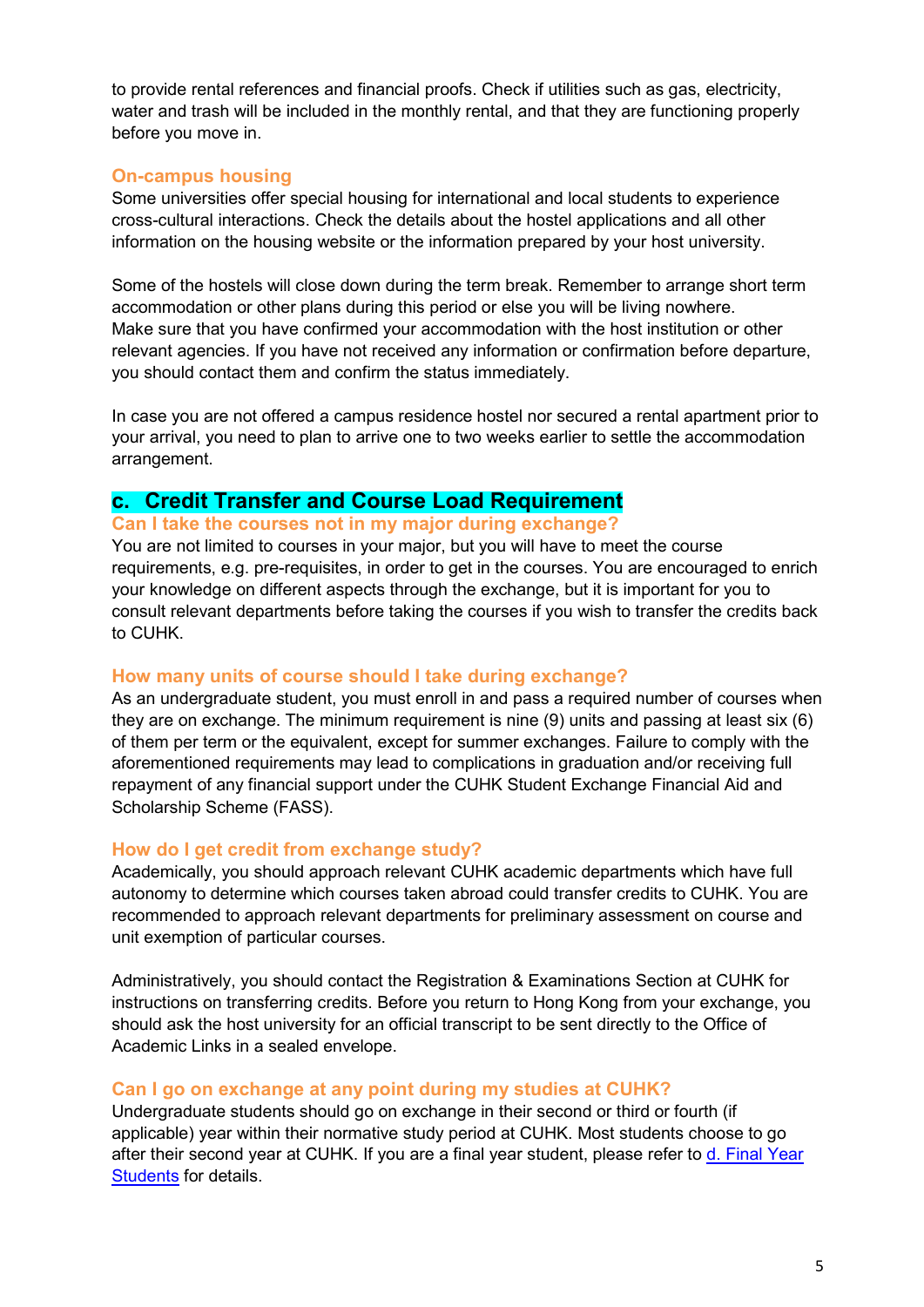# <span id="page-5-0"></span>**d. Final Year Students**

#### **Am I a final year student?**

You are a final year student if your expected graduation date is 31 July or 31 December 2022 (as shown on CUSIS in October 2021).

#### **When to go on exchange?**

Final year students who wish to go on exchange after the expected graduation date can only go for one academic term (except for students with an expected graduation date on 31 December 2021). The exchange must take place immediately after their last academic term for taking courses for graduation (excludes summer) at CUHK. The table below shows the eligible exchange periods for students with different expected graduation dates.

|                                                                                          |                     | <b>Exchange Period</b>                                                                |                                                                              |               |  |  |
|------------------------------------------------------------------------------------------|---------------------|---------------------------------------------------------------------------------------|------------------------------------------------------------------------------|---------------|--|--|
|                                                                                          |                     | Term 1, 2022-23                                                                       | Term 2, 2022-23                                                              | Year, 2022-23 |  |  |
| <b>Expected</b><br><b>Graduation</b><br><b>Date</b><br>(as of<br><b>October</b><br>2021) | 31 December<br>2021 | Not Eligible                                                                          |                                                                              |               |  |  |
|                                                                                          | 31 July 2022        | Eligible but must<br>apply for<br>extension of study<br>period for Term 1,<br>2022-23 | Not Eligible                                                                 |               |  |  |
|                                                                                          | 31 December<br>2022 | Eligible<br>(No need to apply<br>for extension of<br>study period)                    | Eligible but must apply for extension of<br>study period for Term 2, 2022-23 |               |  |  |

#### **Is exchange after fulfilling all graduation requirements possible?**

According to the [General Regulations Governing Full-time Undergraduate Studies,](http://rgsntl.rgs.cuhk.edu.hk/aqs_prd_applx/Public/Handbook/Default.aspx?id=1543&tv=T&lang=en) CUHK undergraduates who have satisfied all graduation requirements shall graduate (Regulation 12.1). Students are strongly recommended to have good planning of their academic studies to avoid extension of study period after fulfilment of all graduation requirements, particularly course unit requirement, to participate in an exchange programme.

Students who, due to special reasons, cannot avoid going on exchange after fulfilling all graduation requirements need to detail the reasons in their Application for Suspension of Studies and Change of Study Period to RES for (i) approval by major department/ programme and (ii) final approval by the Registrar in the coming May/June. Failure to submit a completed Application for Suspension of Studies and Change of Study Period as instructed by RES or unsuccess in obtaining the approval will result in cancellation of the exchange nomination. Students take full responsibility for all costs related.

#### **When to submit the "Indication of Intention to Extend Study Period for Exchange (2IESPE)" form?**

Final year students who intend to go on term-time exchange after the expected graduation date must submit a completed 2IESPE form and seek pre-approval from their major department/ programme on or before 15 December 2021.

Please click [here](https://www.shaw.cuhk.edu.hk/sites/default/files/share/editor_upload/exchange/2022-23/Indication%20of%20Intention%20to%20Extend%20Study%20Period%20for%20Exchange%20Form_2022-23.pdf) to download the 2IESPE form. **Does the 2IESPE form also serve as an "Application for Suspension of Studies and Change of Study Period"?**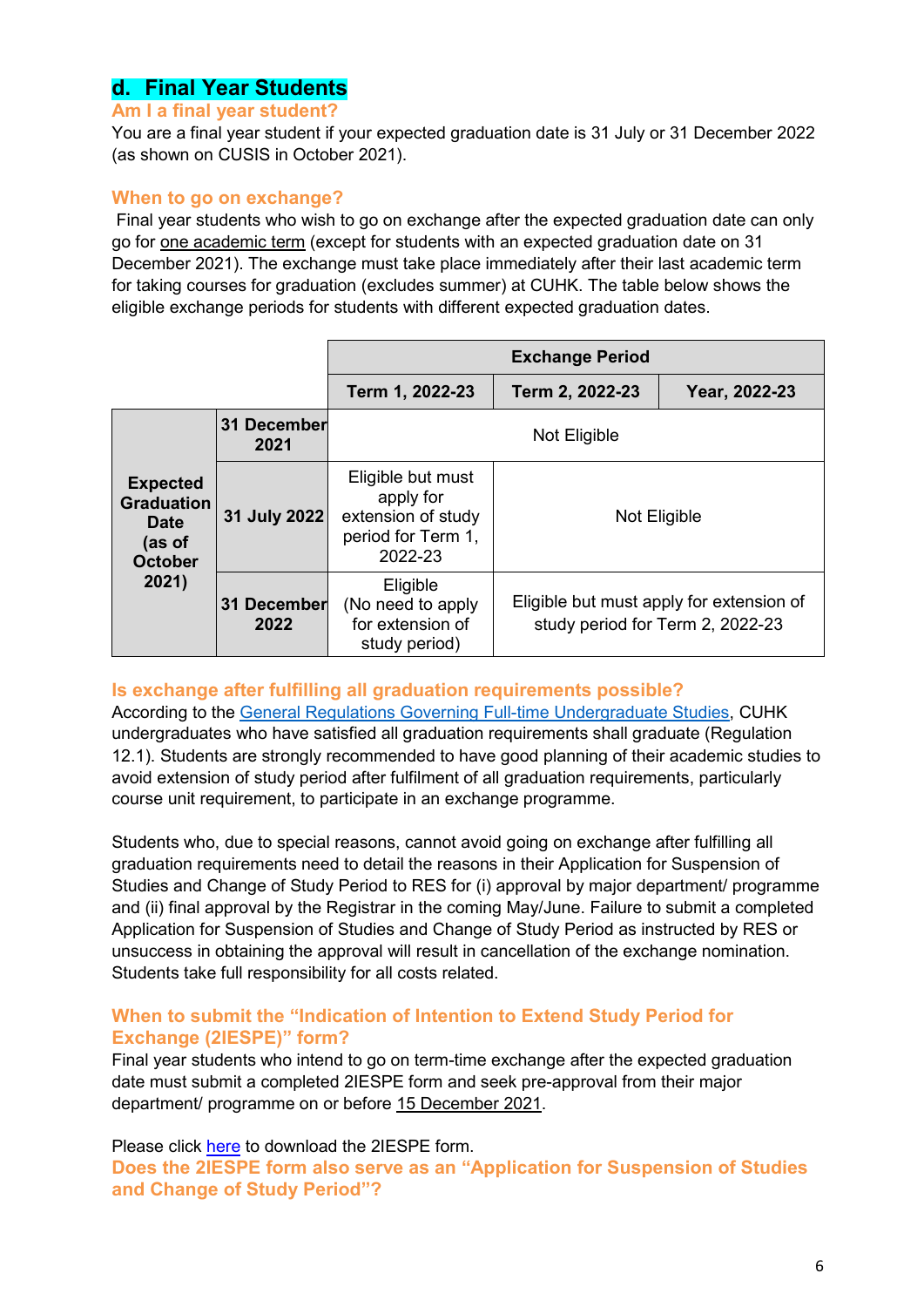No, the 2IESPE form is for the selection exercise of Shaw College only. Students concerned who receive an exchange nomination will be contacted by the RES in May/June 2022 for submission of an official "Application for Suspension of Studies and Change of Study Period".

**NOTE**: The 2IESPE form will be forwarded to the Registration and Examinations Section (RES) for extension of your study period at CUHK if you receive and accept the exchange offer. **By accepting the exchange offer, it also means that you have decided to defer your graduation until after 2022. If you accept the exchange offer but decide to withdraw from the exchange programme and graduate in 2022, it is your responsibility to inform Registration and Examinations Section, Shaw College and your major Department on or before 1 June 2022. Your graduation will be deferred if you do not do so.**

## **How to apply for course and unit exemption?**

If graduating students intend to apply for course and unit exemption, you should make application for course and unit exemptions on CUSIS (for preliminary approval of department) by early November (for 1st term exchange) and mid-March (for 2nd term exchange), late submission may affect your graduation assessment. Final approval will only be given after the official transcript is received with pass grade(s) for the course(s) concerned.

It is necessary that the official transcript should reach Registration and Examinations Section via OAL or directly sent from the host institution by December (for 1st term exchange) and May (for 2nd term exchange), otherwise, the graduation assessment and release of the award result may be delayed.

## <span id="page-6-0"></span>**e. Cost**

### **Fees required for a typical exchange programme would include the following:**

- CUHK tuition
- CUHK and College Student Union Fees (For undergraduate students only; not applicable for summer programmes)
- Accommodation (CUHK or host university / country)
- Health and Travel Insurance
- Meal Plan
- Student Visa
- Airfare

**Other costs which you will incur during your exchange period include:**

- Books and stationery
- Personal expenses
- Cultural activities
- Transportation (local and inter-state)
- Warm clothing for some exchange destinations

### **When do I pay?**

Before you depart for the exchange programme, you will need to pay the CUHK tuition fee and student union membership fees. Failure to do so will disqualify you from the exchange programme. Other fees are payable either before or during the exchange depending on the programme and the nature of the fee.

# <span id="page-6-1"></span>**f. Scholarships and Financial assistance**

Selected students of exchange programmes would be invited by the College to apply for scholarships for exchange programmes. A total of 66 students were awarded each with a